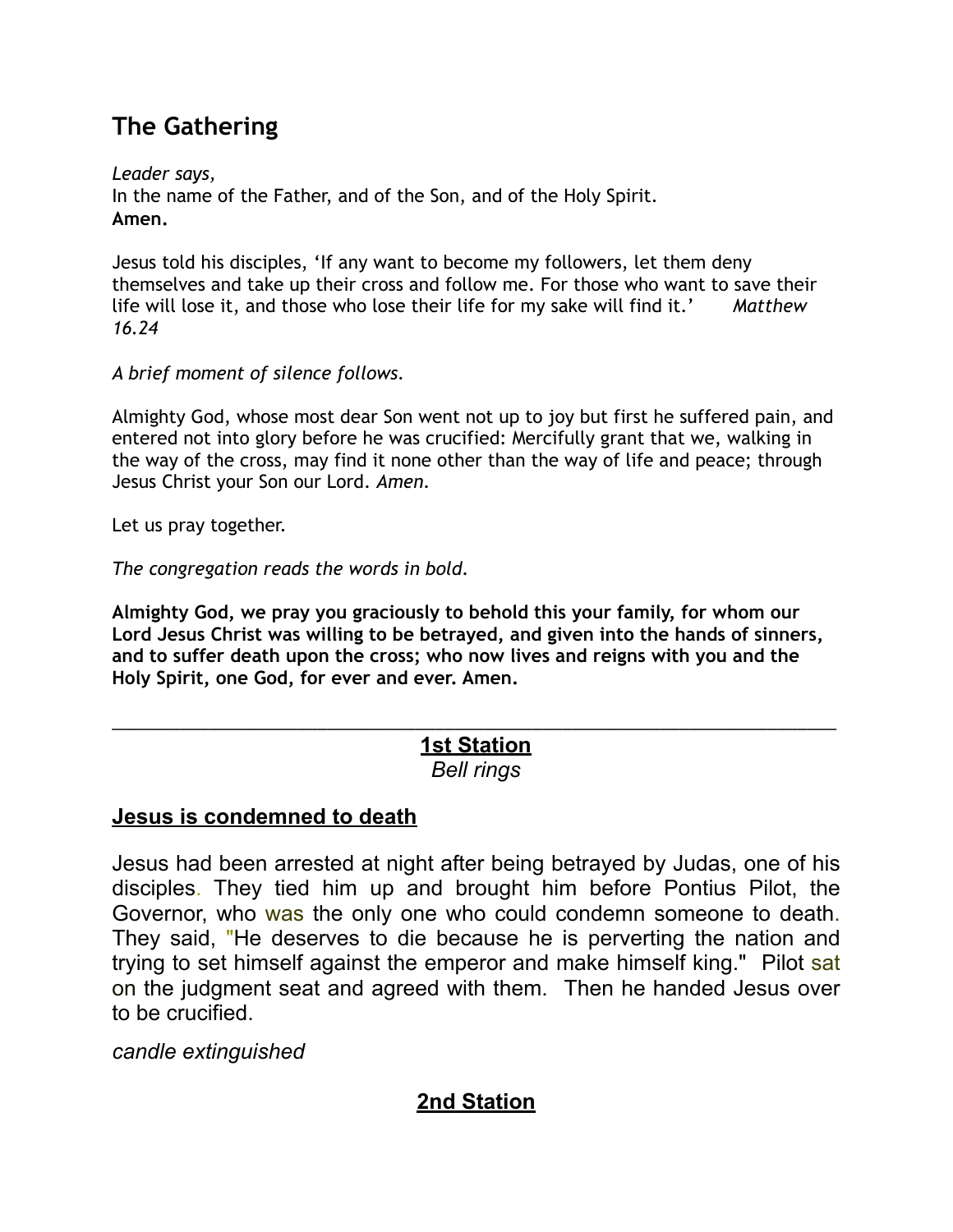#### *Bell rings*

#### **Jesus takes up his cross**

Jesus was thrown into a holding cell with two robbers who were to be executed that day. When the soldiers who were in charge of executions were ready, they were lead out and each was told to pick up and carry one of the heavy crosses. The soldiers laughed as they told them it would be the cross upon which they would die. Then the gate from the prison was opened and they lead Jesus into the street. He was surrounded by soldiers with swords and spears ready. Jesus carried his cross as they made their way through the crowd.

*candle extinguished*

# **3rd Station**

*Bell rings*

### **Jesus falls the first time**

Even though Jesus was God, when he was born as a human, he did not try to hold on to being God. He emptied himself and became a servant to all. On the morning Jesus was forced to carry his cross he was tired. He had been up all night. He had been beaten, whipped, and mocked by the soldiers. He hurt all over. He was exhausted when they told him to carry his heavy cross. He tried his best but the weight was too great. He stumbled and fell, with the heavy cross crashing on top of him.

*candle extinguished*

# **4th Station**

*Bell rings*

#### **Jesus meets his afflicted mother**

As Jesus struggled up the crowded street he suddenly saw his mother, Mary. She was horrified to see him, bloody and staggering under the weight. Though she knew Jesus was special, that he was God's son, she still sometimes did not understand. It hurt her to hear people talk about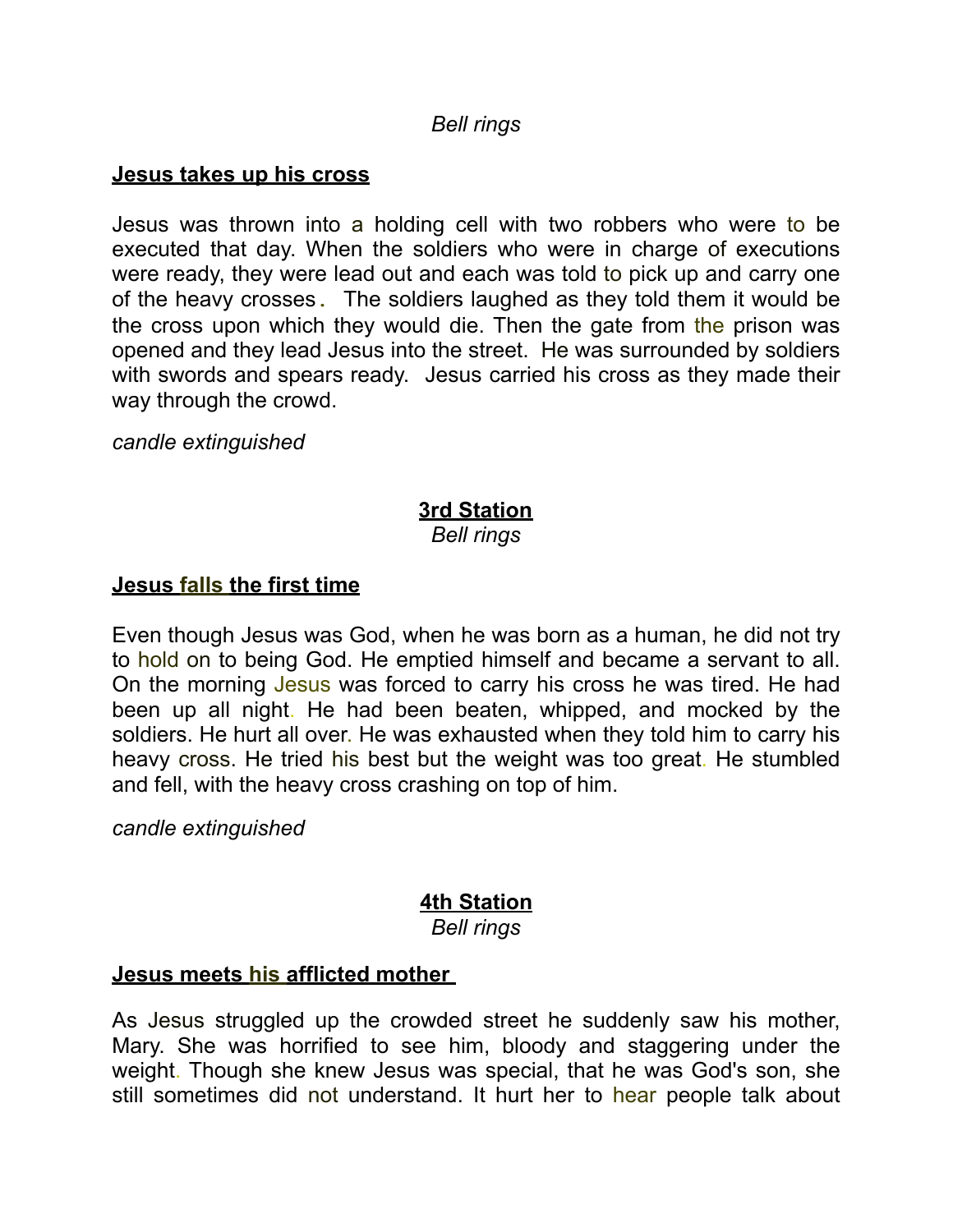Jesus as a rebel, an outcast, and a criminal. She did not know why he let things get this far. She had seen the miracles, she had heard him teach and change people's lives for the better. When she saw Jesus carrying the cross, her heart was broken at the horror and cruelty of it all.

*candle extinguished* 

# **5th Station**

#### *Bell rings*

### **The Cross is laid on Simon of Cyrene**

The soldiers on the crucifixion detail were getting impatient; the prisoners, Jesus and the other two, were walking too slowly. The *crowd w*as getting unruly. They tried to prod Jesus on with their boots and the back of their swords but they could tell he was getting too weak to continue. They had done this many times before so they looked into the crowd and saw a sympathetic face. They saw an African from Cyrene whose black skin made him stand out. His name was Simon. He was a religious man, a pilgrim to Jerusalem for the Passover; he was confused by all the noise, anger, and hatred. The soldiers came and yanked him out of the crowd and told him to carry the cross. Simon was terrified; he thought that they were going to crucify *him.* The soldiers laughed and assured him he just had to carry it. When Simon saw Jesus' gentle but sad eyes, he was glad to take the cross for him.

*candle extinguished* 

# **6th Station**

*Bell rings*

## **A woman wipes the face of Jesus**

The procession began to move a little faster but the crowd thickened. Many people wanted to see this king who was without beauty or majesty. The crowd despised him. He looked awful, barely human. He was covered with blood, dirt and sweat. . When people finally saw him, they backed away like they might catch a deadly disease. Then one lone woman came forward, braving the taunts of the crowd and risking the swords of the soldiers. She was moved with compassion for Jesus and came up and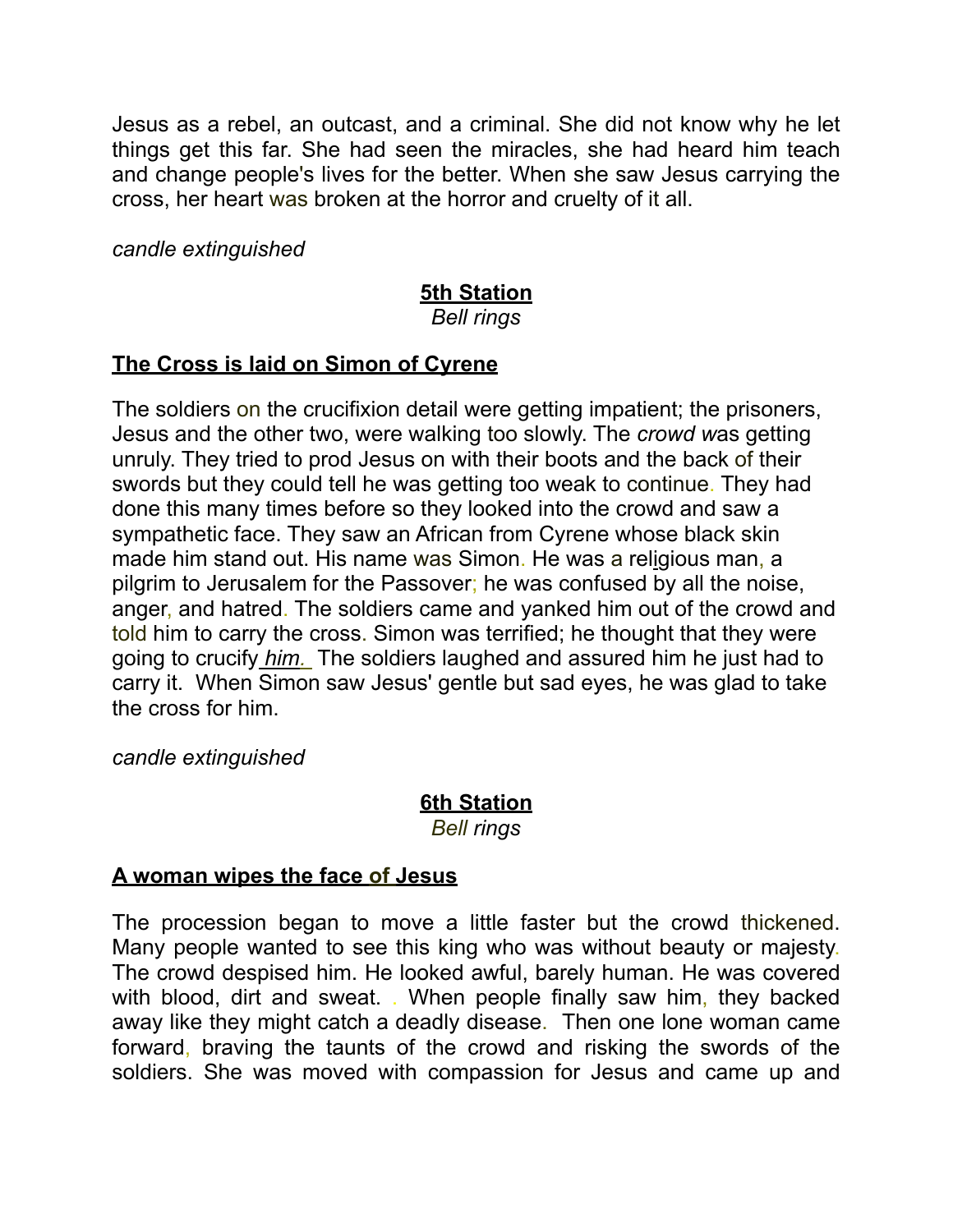wiped his face clean with a wet towel. She returned some of his dignity by letting him feel a kind and gentle touch.

*candle extinguished*

# **7th Station**

## *Bell rings*

# **Jesus falls a second time**

They prodded Jesus on, trying to move up the uneven stairs of the street. Jesus stumbled and fell a second time. The crowd booed. The soldiers cursed him and forced him on his feet. Jesus never said a word. He was trying to keep up but he tripped. He knew what was being done to him was not right but he did not protest or fight back.

*candle extinguished* 

# **8th Station**

*Bell rings* 

# **Jesus meets the women of Jerusalem**

On the road they came to an empty space. A large crowd was there and among them was a group of women. They were crying and weeping for him. Some had been his followers, some just mourned for anyone who was going to be crucified by the Roman soldiers. Jesus called out to them. He said, "Daughters of Jerusalem, do not weep for me, but weep for yourselves and for your children." He comforted them by letting them know that in spite of everything he was alright. He also warned them that they and their children must repent and follow God.

*candle extinguished* 

**9th Station**  *Bell rings* 

**Jesus falls a third time**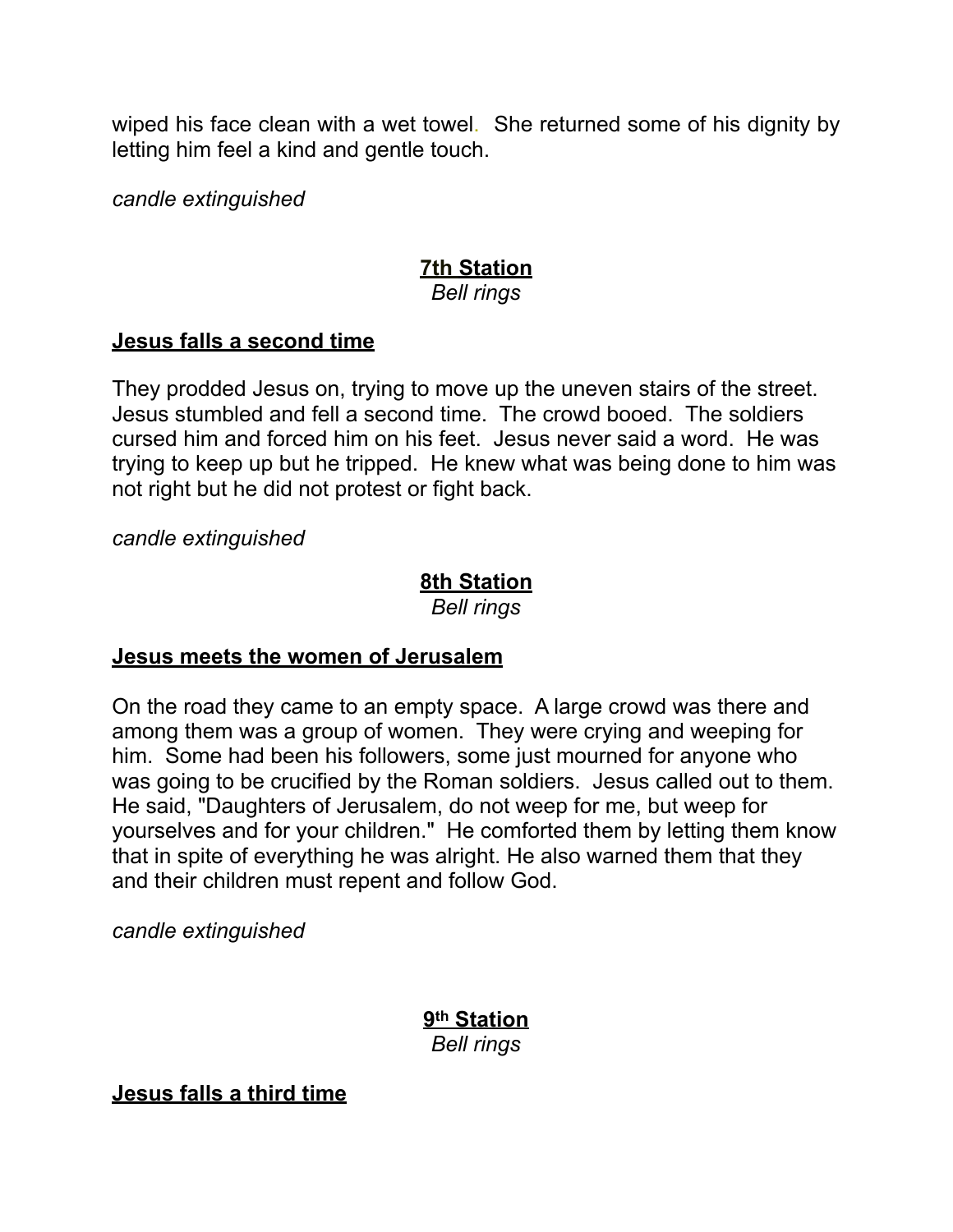Jesus struggled on. Pushed and shoved by the guards and the people, he fell for a third time. No one helped him up, he was all-alone. He felt the darkness and gloom overshadow him, there was no way out. He could see no good at all. They teased him and surrounded him with bitterness and hatred. They made him dwell in the dark like the dead of long ago. As he fought to stand he wondered if he would be able to continue. All alone he got back on his feet only to find himself at the top of the bare hill where the*y*  would set the cross.

*candle extinguished* 

# **10th Station**  *Bell rings*

## **Jesus is stripped of his garments**

They had come to the place called The Skull, a barren rock on a hill by a cliff. They prepared to crucify Jesus and the two robbers. They stripped off their clothes so they were naked. The executioners teased the men by pretending to offer them a drink of wine only for them to discover that it was mixed with bitter gall. They threw dice to see who would win the clothing Jesus and the others had worn because they planned to sell it*. (portray soldiers rolling dice for clothing)* 

*candle extinguished* 

### **11th Station**  *Bell rings*

## **Jesus is nailed to the cross**

The soldiers roughly forced Jesus to lie on the cross and pounded nails into his hands and feet. The blood flowed out from the wounds staining the wood and dripping to the ground. They put a sign above his head that read, "The King of the Jews." They raised the cross and set it in the ground. The two robbers were also crucified, one on Jesus' left and one on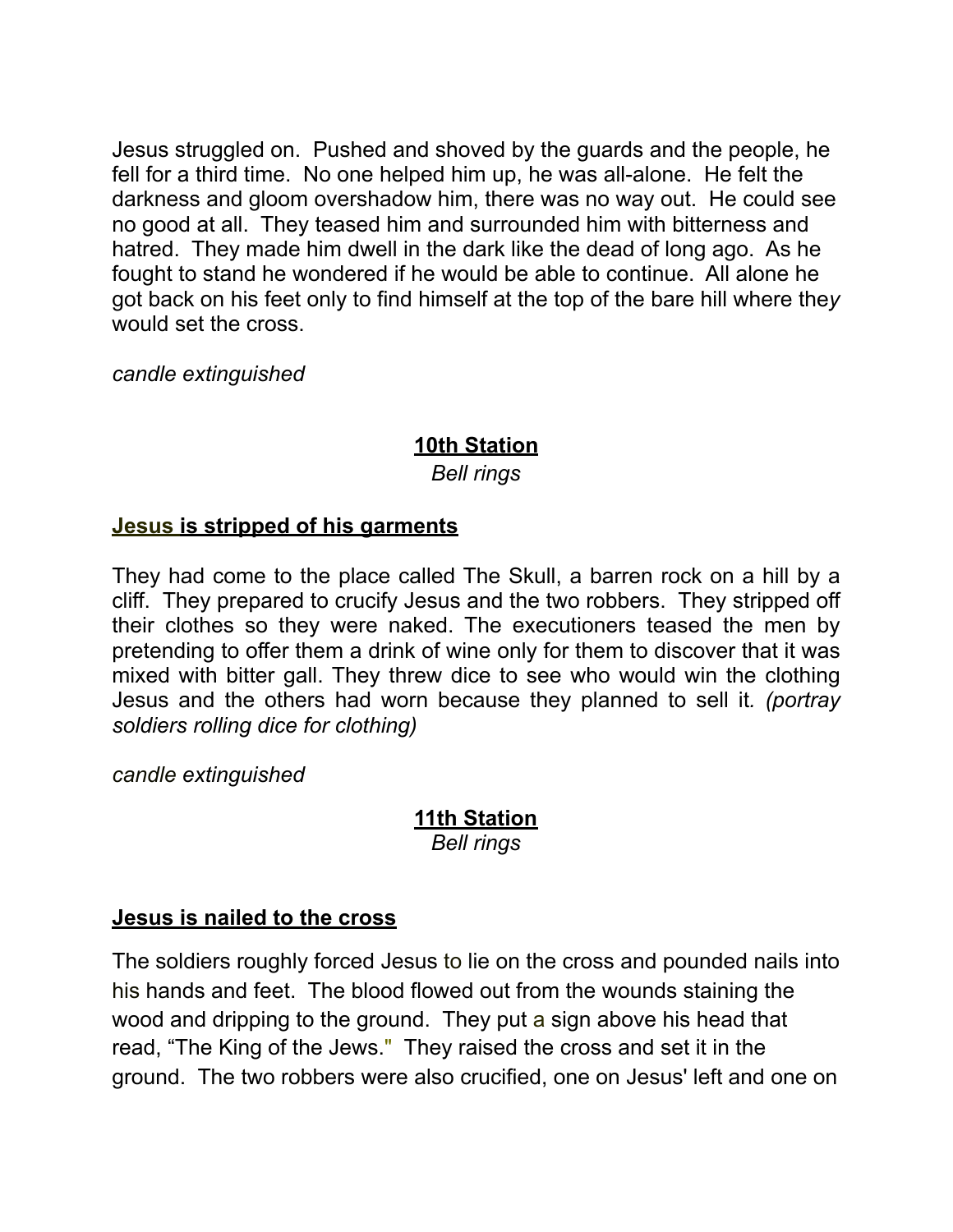his right. They were left there to die a slow and horrible death while the soldiers and crowd watched.

*candle extinguished* 

#### **12th Station** *Bell rings*

### **Jesus dies on the cross**

As Jesus hung on the cross, the nails tearing at his flesh, he looked out. He could see and hear the crowd. Some jeered him, saying, "He saved others let him now save himself." Jesus answered, "Father, forgive them, they do not know what they are doing." Others in the crowd pleaded with the soldiers to put him out of his misery. Most stood silent knowing in their hearts that this was wrong. Jesus saw his mother and the other women there. He also saw one of his disciples with them. He told the disciple to take care of his mother. *(SHORT PAUSE – SLOWLY COUNT TO 10)*

Finally, after about three hours, Jesus cried out in a large voice, "Father, into your hands I commend my spirit." His head fell forward as he died. *(RIGHT AWAY THERE IS A LONG LOUD NOISE – thunder, pounding, earthquake, etc.)* 

*candle extinguished* 

## **13th Station**

*Bell rings* 

## **The body is placed in the arms of his mother**

When Jesus died the ground shook, the sky darkened, and all the people became silent. One of the soldiers, whose job it was to execute prisoners, said, "Surely this man was innocent." The crowd began to go away as they set up the ladder so that they could take down the body. Mary rushed forward and took her beloved son's cold body in her arms as she wept bitterly.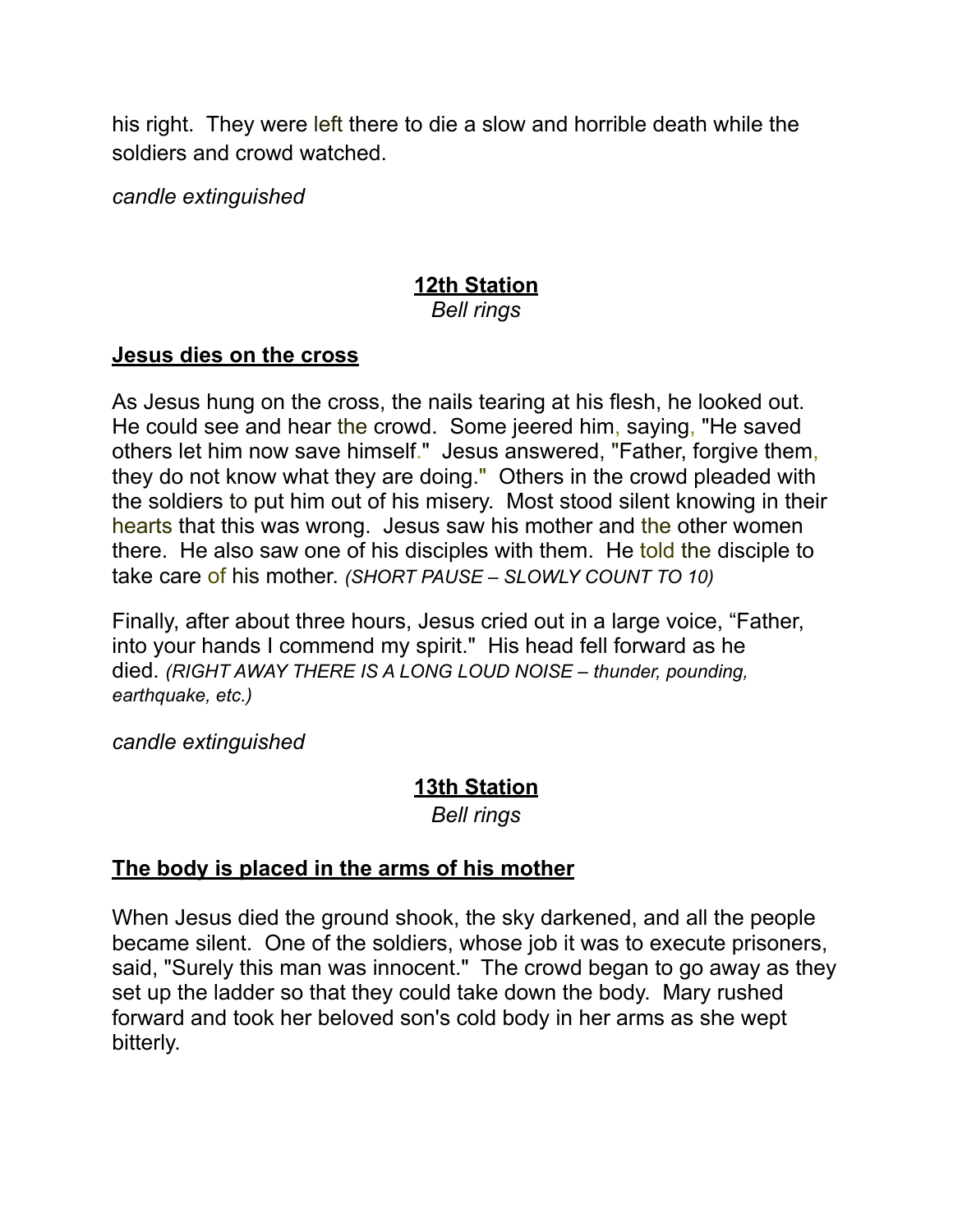# **14th Station**

# **Jesus is laid in the tomb**

They were about to throw Jesus' body over the side of the cliff like they did to the others they crucified, when a rich man from the city of Arimathea came forward. His name was Joseph and he was a disciple of Jesus. He had asked Pilot if he might give Jesus a proper burial. He had papers and the soldiers were more than glad to get rid of him. Joseph took the body, and wrapped it in a clean linen shroud, and laid it in his own new tomb that had been cut out of the rock. **Then they rolled a great stone over the door of the tomb.** *(this last line can be read by all narrators together for effect)*

#### **Concluding Prayers**

Leader: Savior of the world, by your cross and precious blood you have redeemed us: **Save us, and help us, we humbly beseech you, O Lord.** 

\_\_\_\_\_\_\_\_\_\_\_\_\_\_\_\_\_\_\_\_\_\_\_\_\_\_\_\_\_\_\_\_\_\_\_\_\_\_\_\_\_\_\_\_\_\_\_\_\_\_\_\_\_\_\_\_\_\_\_\_\_\_\_\_\_\_\_\_\_\_\_\_\_\_\_

Leader: O God, you know us to be set in the midst of so many and great dangers, that by reason of the frailty of our nature we cannot always stand upright: Grant us such strength and protection as may support us in all dangers, and carry us through all temptations; through Jesus Christ our Lord.

Lord Jesus Christ, you stretched out your arms of love on the hard wood of the cross that everyone might come within the reach of your saving embrace: So clothe us in your Spirit that we, reaching forth our hands in love, may bring those who do not know you to the knowledge and love of you; for the honor of your Name. *Amen.*

Let us pray together.

**We thank you, heavenly Father, that you have delivered us from the dominion of sin and death and brought us into the kingdom of your Son; and we pray that, as by his death he has recalled us to life, so by his love he may raise us to eternal joys; who lives and reigns with you, in the unity of the Holy Spirit, one God, now and for ever. Amen.** 

Leader: To Christ our Lord who loves us, and washed us in his own blood, and made us a kingdom of priests to serve his God and Father, to him be glory and dominion for ever and ever. Amen.